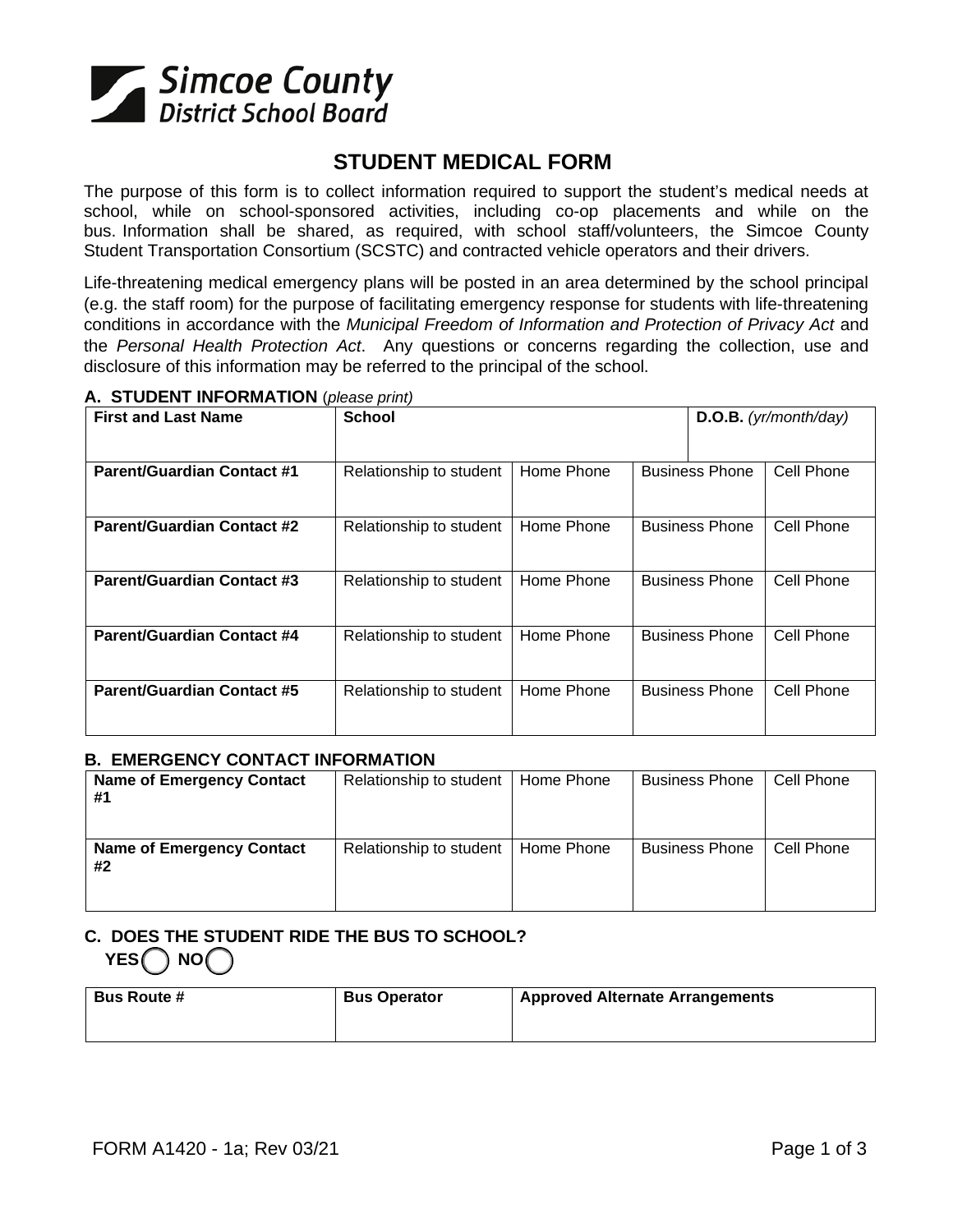

### **D. LIFE-THREATENING MEDICAL CONDITIONS AND/OR LIFE-THREATENING ALLERGIES**

#### *(please print)*

Does the student have any life-threatening conditions or life-threatening allergies?

YES **NO** List:

Does the student have asthma? YES **NO** Triggers:

Life-threatening condition or allergy and symptoms or warning signs which indicate that treatment or assistance may be required (to be entered in student information system medical field 1 - SIS).

Outline all emergency procedures that this condition may require, including administration and location of medication (to be entered in student information system medical field 3 - SIS).

### **E. NON-LIFE-THREATENING MEDICAL CONDITION AND/OR ALLERGIES**

Does the student have any other medical conditions or allergies that may require attention while at school, at school-sponsored events or on the bus?<br>YES NO

#### YES(

Condition or allergy and symptoms or warning signs that indicate that treatment or assistance are required (to be entered in student information system medical field 2 - SIS).

Outline any action this condition may require (to be entered in student information system medical field 3 - SIS).

# **F. ADMINISTRATION OF MEDICATIONS/PROCEDURES TO FOLLOW**

| Does the student require administration of medication for their condition while at school?<br>YES(<br>NO( |                         |  |                                 |  |
|-----------------------------------------------------------------------------------------------------------|-------------------------|--|---------------------------------|--|
| Name/Type of Medication                                                                                   |                         |  |                                 |  |
| Directions for Storage/Safe Keeping (e.g. refrigeration)                                                  |                         |  | Dosage/Amount                   |  |
| Frequency<br>Daily                                                                                        | Schedule: ______        |  |                                 |  |
| Occasionally<br>Method of Administration                                                                  | Additional Information: |  |                                 |  |
| Duration of Administration<br>(if applicable)                                                             | Start Date:             |  | End Date:                       |  |
| Does the student reliably:                                                                                |                         |  |                                 |  |
| Take own medication when needed?                                                                          |                         |  | Request assistance when needed? |  |
| Reaction to medication (e.g. symptoms, side effects)                                                      |                         |  |                                 |  |
| Reaction to missed medication                                                                             |                         |  |                                 |  |